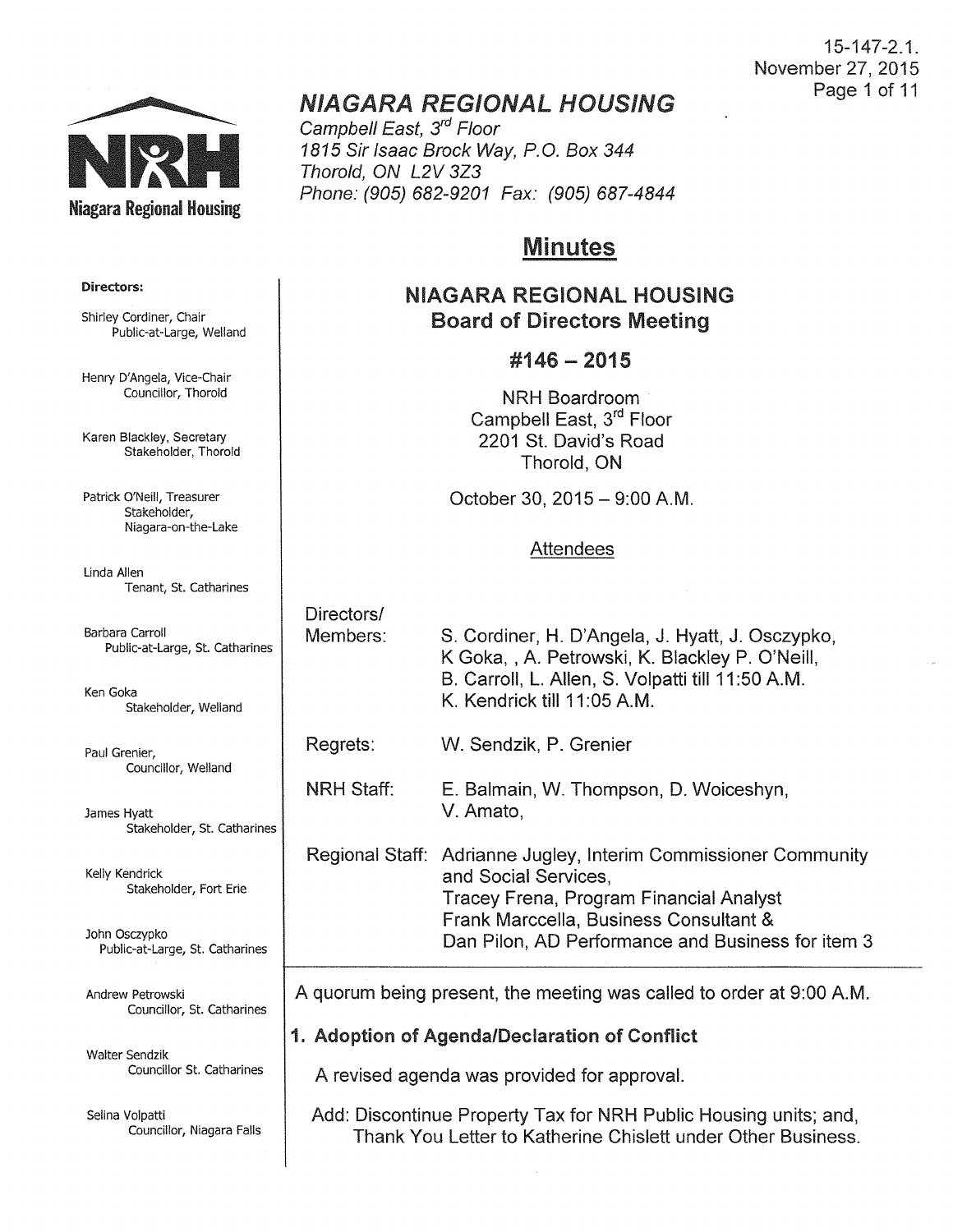#### That the agenda be ADOPTED as amended.

There were no conflicts of interest declared.

### 2. Approval of Minutes

2.1. Minutes of the October 2, 2015 Meeting

Moved by K. Goka Seconded by *J.* Osczypko

That the minutes of the October 30, 2015 meeting be ADOPTED.

October 30, 2015

**CARRIED** 

2.2. Business Arising

There was no business arising.

3. Update on Social Housing Alternate Service Delivery Review (ASD) CWCD-156-2015

Frank Marcella and Dan Pilon advised that the Region will be hiring a Business Transaction Advisor to oversee the ASD project in January 2016. It will look at the current NRH structure and the best way to manage assets and deliver programs to the public.

Phase 1 is budgeted for \$75,000, and an additional \$150,000 has been budgeted for Phases 2 and 3.

The Board asked if they would be reviewing past reports ie. the Three Program Review commissioned by the Board and performed by KPMG. This report compared the owned Public Housing units, with Co-op and Non-Profit and Rent Supplement programs, finding that owning units was most economical over the long run. M. Marcella advised that they would review past reports.

The CEO requested that they also focus on End of Operating Agreements (EOA); EOA's are a national issue. When Social Housing Provider's (Section 95 Providers) received government funding for development, it was on the condition that they offer a percentage of units to RGI tenants for a specified number of years. These agreements will all expire over the next several years; the providers may decide to sell or completely drop all RGI units, thereby reducing available RGI units across Niagara which will affect Niagara's ability to meet legislated service level standards. M. Marcella will add this to the review.

**CARRIED**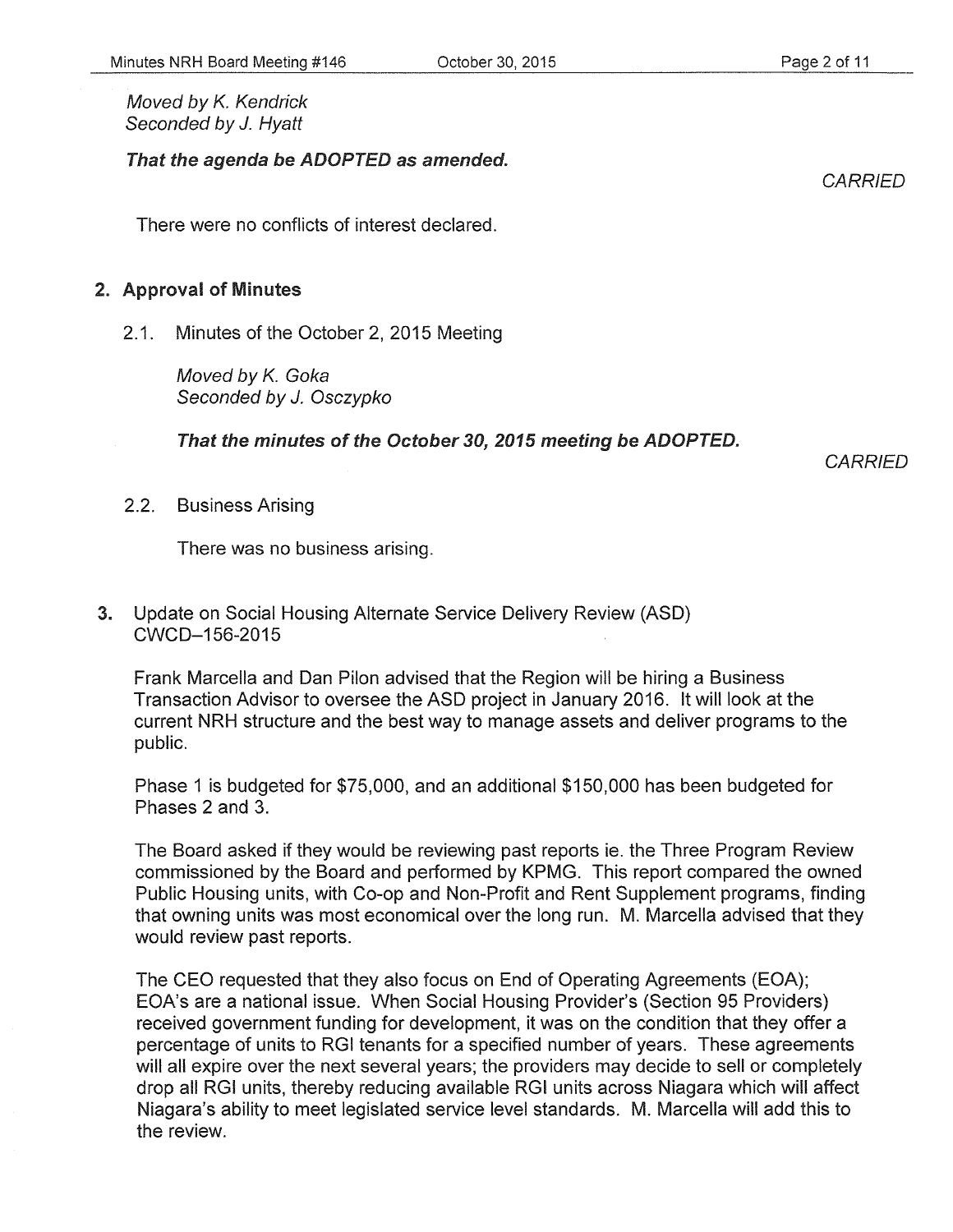The majority of Directors expressed frustration that the Board and staff must spend significant amounts of time on regional projects (EFMS, Value for Money, Alternative Service Delivery, Corporation Structure Review) instead of proactively attending to the business of housing.

Question was asked if the Board will receive reports as housing legislation is generally not well understood. Directors were advised that the consultant may engage the Board if he or she wishes to do so.

### Staff was directed to track time spent on ASD.

Action by: E. Balmain

## 4. Staff Reports

4.1. 3<sup>rd</sup> Quarter 2015 Report to Board and Council – Report 15-146-4.1.

Moved by *K.* Blackley Seconded by P. O'Neill

## That Niagara Regional Housing Board of Directors APPROVE the 2016 Third Quarter Report.

**CARRIED** 

#### Waitlist page

Directors asked staff if the waiting list could be illustrated in dial format. The CEO advised that:

- the non-senior waitlist is affected more by the region's economic health; when factories close, or when the tourist season slows down, the waiting goes up
- the senior waitlist represents the increase in that demographic and those who had no or insufficient pensions to sustain themselves in retirement
- the market rent section of the waiting list is held for Co-ops, Non-Profits and more recently for some of the newly developed owned units at Broadoak and Jubilee in Niagara Falls. They do not fall under the 100% RGI legislation. These two developments are self sustaining and do not receive funding from the tax Ievey.
- 4.2. Impact of Zero increase to 2016 Operating Budget Slide Show Presentation- 15- 146-4.2.

The CEO narrated a slide show presentation on the budget. The 2014 actuals have been added to the budget spreadsheet as requested. The biggest increase is the legislated increase to the Housing Provider subsidies.

The Rent Supplement line was increased to offset the loss of 34 RGI Social Housing units due to EOA of a Pelham Housing Provider. EOA's will have a significant effect on NRH as hundreds of Social Housing units will be lost in coming years. NRH staff are working on a mitigation strategy. OMSSA and ONPHA are also looking at this issue.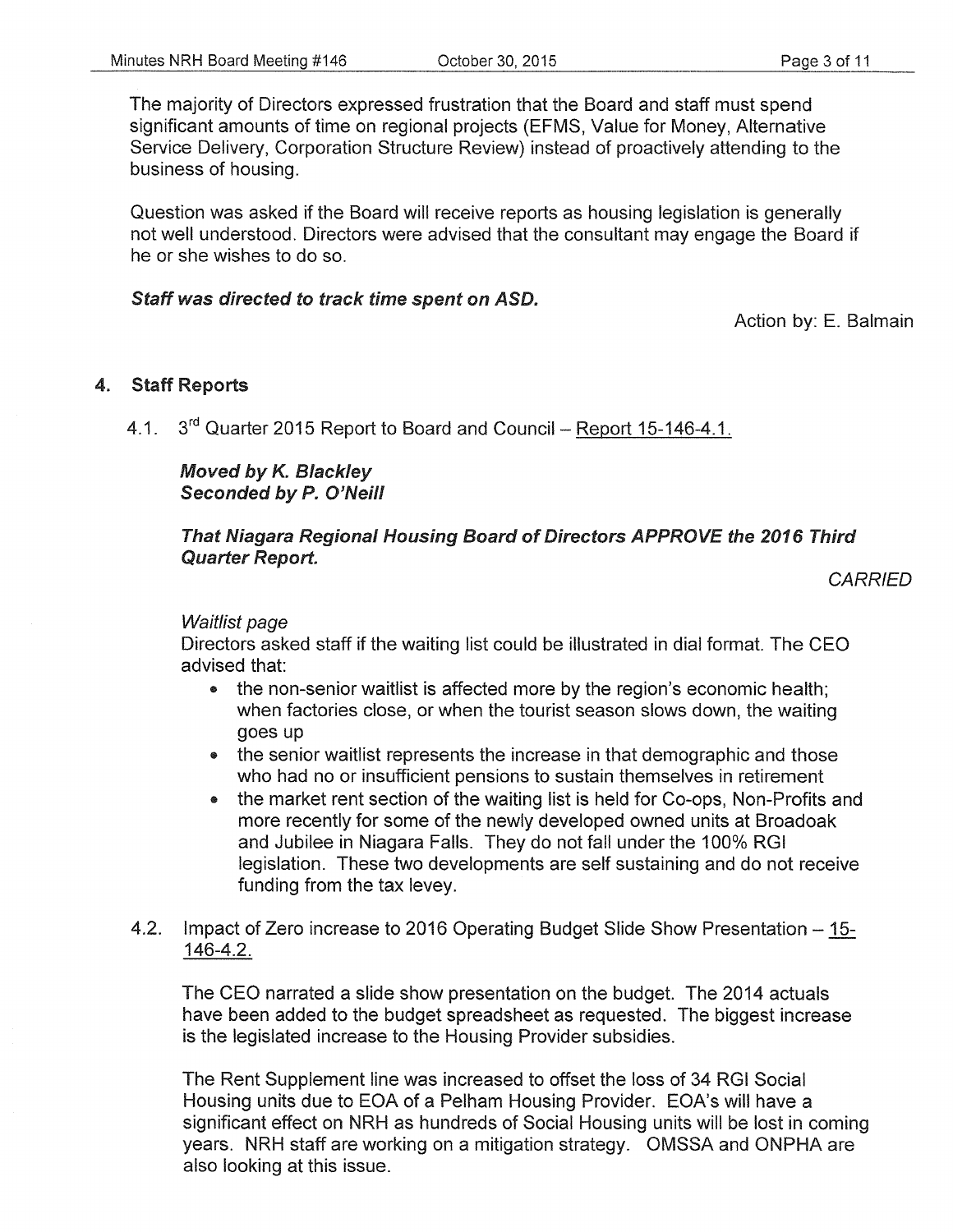Options to achieve zero increase; decreases can only be made to non-legislated lines:

## Discontinue Tenant Supports - ie. Eviction Prevention Program

NRH staff assist tenants having social problems and mental health issues to help them keep their tenancies. Appropriate partner agencies are called in to assist if the tenant will accept their help ie. Community Services, Canadian Mental Health. The number of complex cases due to mental health issues is on the rise. If these tenants can remain housed with supports it takes the burden off Health Care, Policing and Shelter Systems.

- Aligns with Ministry priority to support and implement eviction prevention strategies.
- Supports Region's 10-year Housing & Homelessness Plan goal: Help People find and retain their home.

## Rent Supplement (End of Operating Agreement Support)

Tenants living in Federal Housing Provider communities whose provider agreements are coming to an end will loose their RGI assistance and their rent will go to market, even thought their income has not increased. This will add pressure to the waiting list.

## Reduction to Utility Line

Although NRH has no control over tenant usage, other than educating tenants on how to conserve, NRH has installed many energy efficient upgrades to buildings which have resulted in reduced utility costs of \$150,000 even though utility prices are increasing. If we have a mild winter decreased funding to get to 0 may be sufficient.

## Reduced Taxes

NRH pays just under \$5 m in property taxes each year. The final budget's current calculation includes a 2% increase over the current year tax rate multiplied by the 2016 assessed value. Under the 0 based budget a minor adjustment to the Regional portion was made to only a 1.5% increase.

## **Staffing**

The CEO was asked if staffing levels could be reduced. She advised that NRH has taken on many additional housing programs since 2002. Once program funding ended, follow up has been absorbed into existing staff. Additionally, management duties have been absorbed by existing management staff. In fact, the number of senior managers was decreased a few years ago to make additional funds available to add front line staff. In 2014, NRH restructured the Housing Operations Division decreasing middle management by 2 to allow for 3 additional staff to support property administration. NRH staff is stretched to the limit for the services it provides.

Residential day-to-day maintenance and capital jobs are very different from facilities. NRH staff may take 100's of calls before the dollar value of work orders equals 1 facilities job.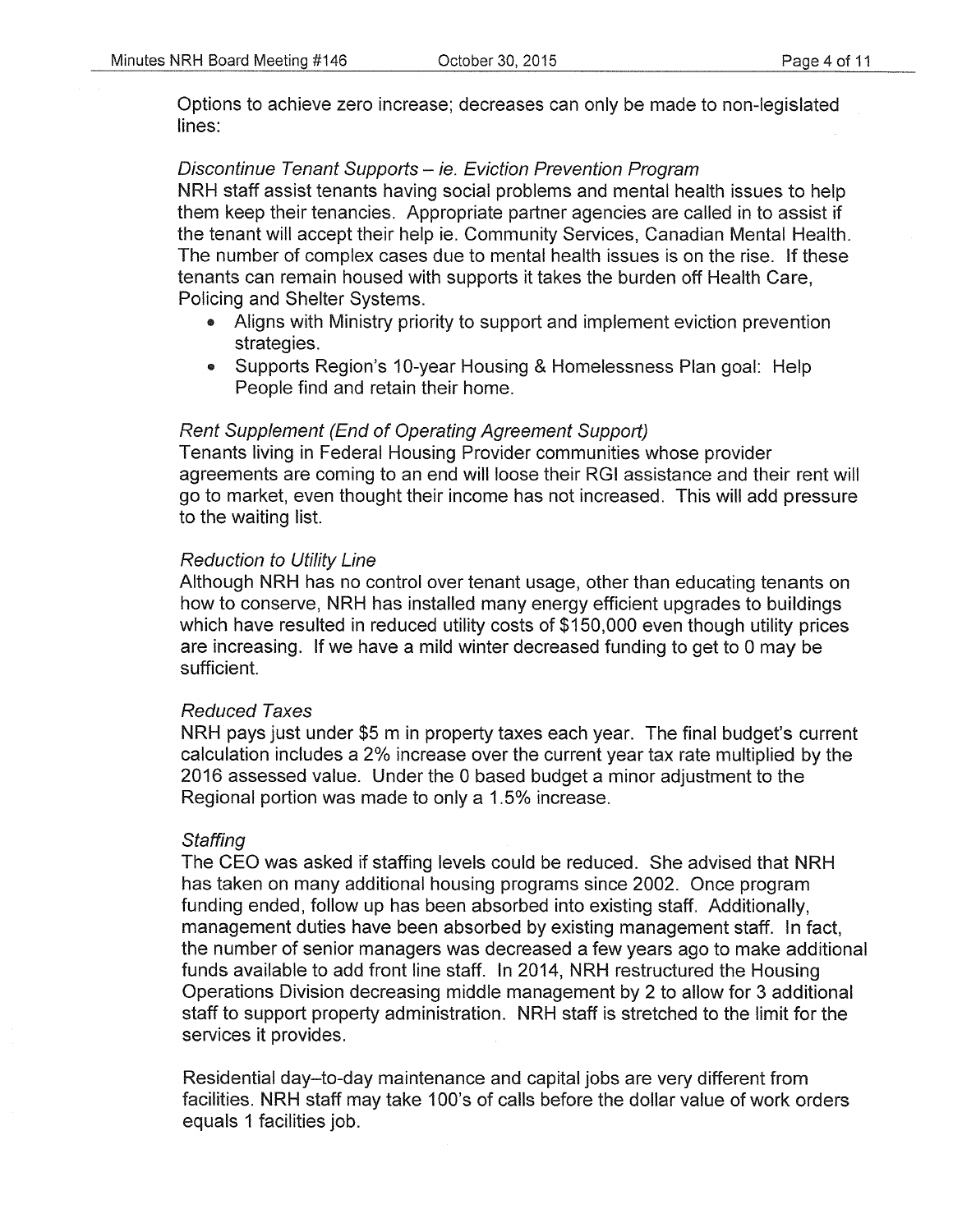Staff was advised that a slide indicating present number of FTE's and temps vs wages would be helpful.

Moved by B. Carroll Seconded by J. Hyatt

#### That the Niagara Regional Housing Board of Directors APPROVE the proposed 2016 Operating Budget as presented.

Upon a recorded vote being requested, the Directors voted as follows:

Voting FOR the motion (10): H. D'Angela, J. Hyatt, J. Osczypko, K Goka, K. Blackley, P. O'Neill, B. Carroll, L. Allen, K. Kendrick, S. Volpatti.

Voting AGAINST the motion (1): A. Petrowski.

Upon the recorded vote being taken, the Chair declared the motion,

**CARRIED** 

#### 4.3. Customer Complaint Process- Report 15-146-4.3.

The Customer Complaint Process was distributed and reviewed with Directors.

Moved by K. Blackley Seconded by J. Hyatt

### That Niagara Regional Housing Board of Directors RECEIVE, report 15-146- 4.3. Customer Complaint Process for information.

**CARRIED** 

A lengthy discussion ensued.

Staff advised that part of the Community Program Coordinators (CPC's) job is to mediate, complaint resolution process between tenants within reason. If warring tenants cannot resolve issues, both can be elevated to the Landlord and Tenant Board for a ruling. Staff may call in police, legal aid, to assist.

Additionally, there are several avenues by which tenants may bring items to staff attention from suggestion boxes, up to and including, attending Tenant Advisory Group (TAG) meetings. TAG meetings are held quarterly at various locations throughout the region all tenants are encouraged to attend.

Kelly Kendrick left the meeting at 11 :05 A.M.

#### 5. New Business

5.1. There was no new business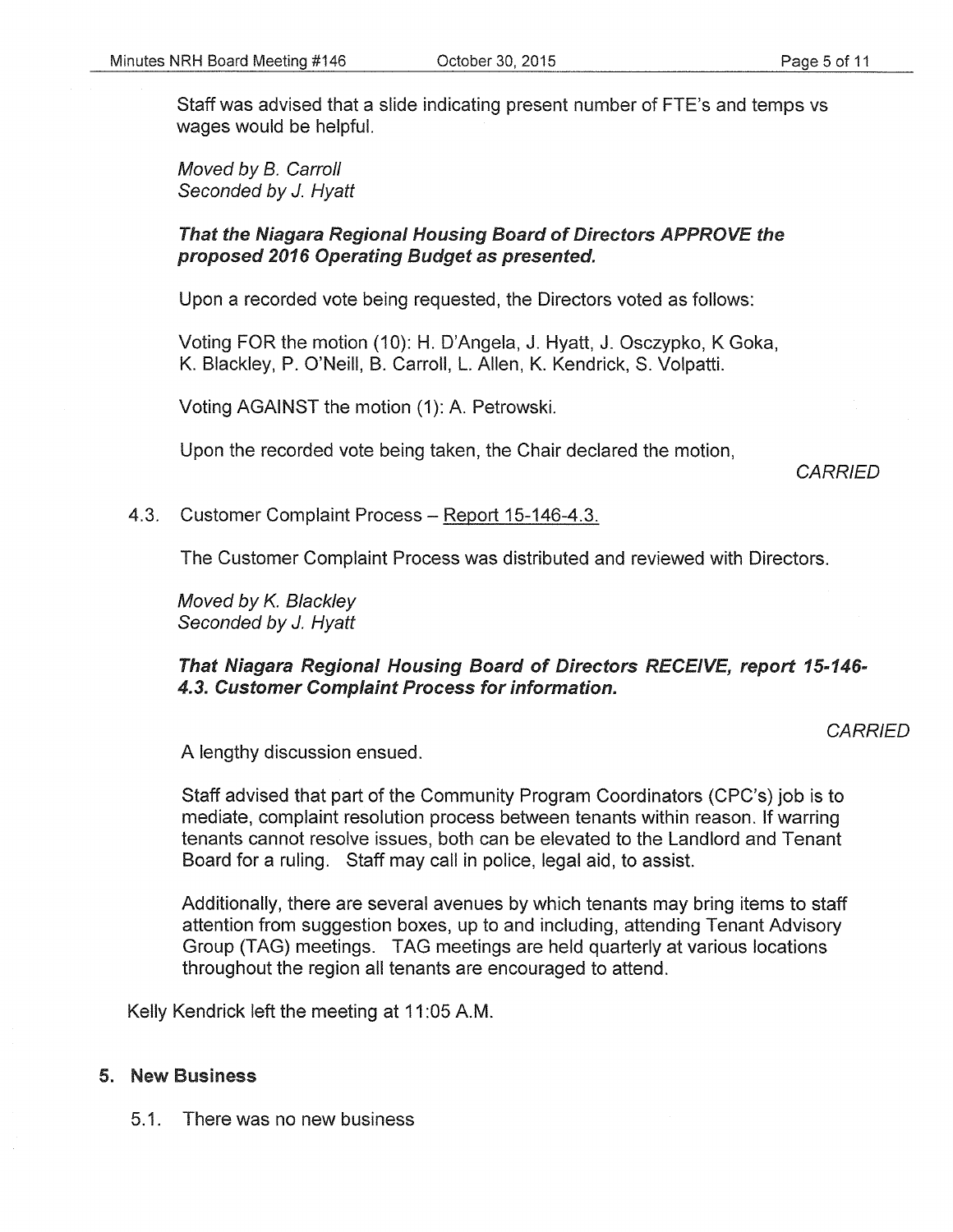## 6. General Manager's Report

6.1. Financial Statements as at September 30, 2015- Report 15-146-6.1.

Financial statements were distributed.

Moved by P. O'Neill Seconded by *J.* Hyatt

That the Niagara Regional Housing Board of Directors RECEIVE the financial statements as at September 30, 2015.

**CARRIED** 

6.1.a

Moved by A. Petrowski Seconded by *J.* Hyatt

## That the Niagara Regional Housing Board of Directors APPROVE any surplus realized by NRH in 2015, stay with NRH for future purposes, to be determined by the Board.

**CARRIED** 

6.2 Updated Presentation Dates to Area Councils- 15-146-6.2

The presentation date for Port Colborne changed since the package was sent out; a new chart was distributed.

Moved by *H.* D'Angela Seconded by J. Osczypko

That the Niagara Regional Housing Board of Directors RECEIVE the updated Presentation Dates to Area Councils for information.

**CARRIED** 

6.3. Transfer of Assets from Open Door Concepts to Gateway

At the June 26, 2015 meeting staff brought forward a report recommending that it be taken to PHSS and Council before going to the Ministry of Municipal Affairs & Housing (MMAH) it recommended:

That the Niagara Regional Housing Board RECOMMENDS to Public Health & Social Services Committee (PHSS), Regional Council, and the Ministry of Municipal Affairs & Housing (MMAH) that:

1. The assets of Open Doors Concepts Weiland Inc. (Open Doors) are transferred to Gateway Residential and Community Support Services of Niagara Inc. (Gateway);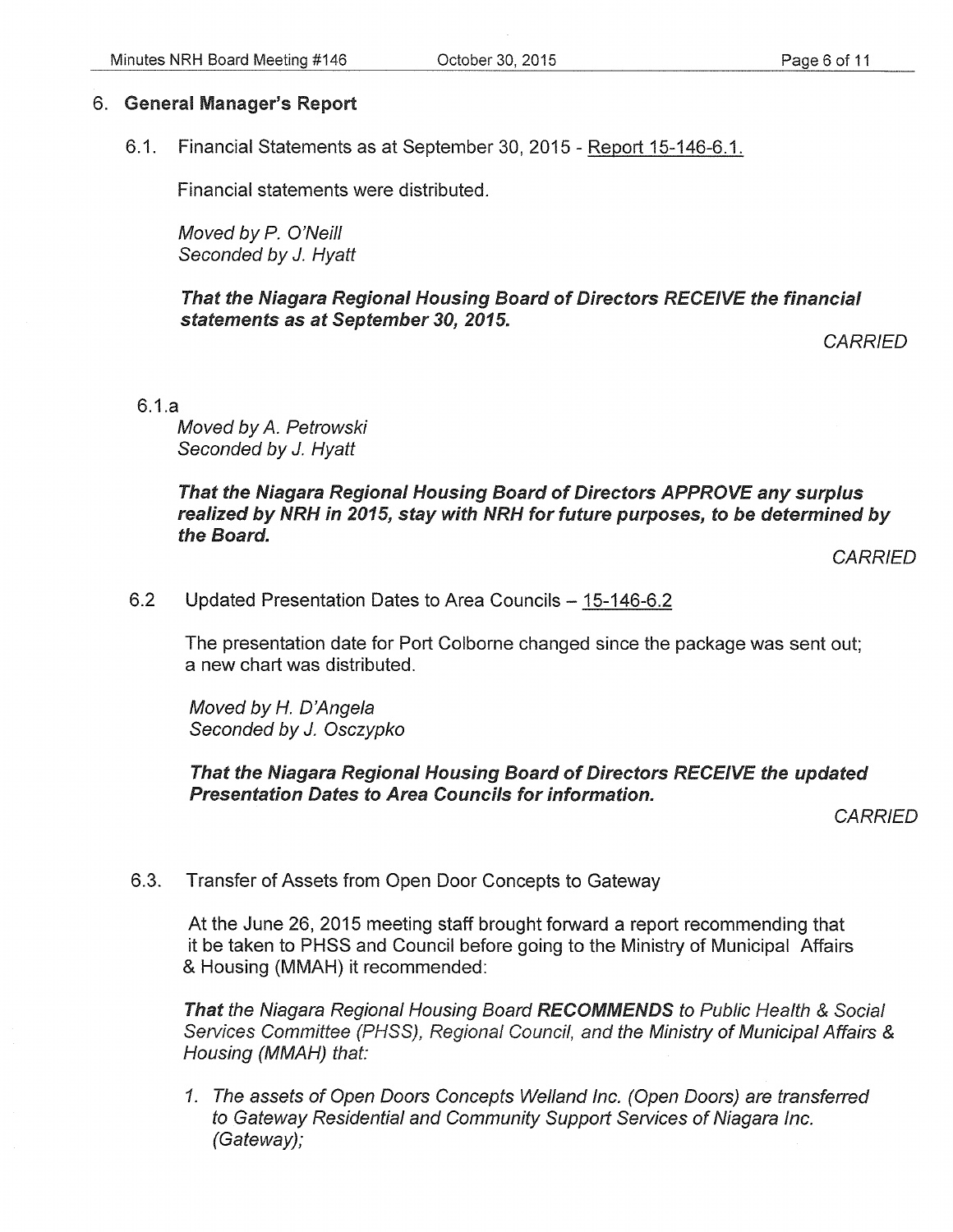- 2. Once transferred, Gateway is to be deemed a prescribed housing provider and Special Needs Housing Provider under the Housing Services Act 2011 (HSA); and,
- 3. MMAH is requested to seek consent from Open Doors' mortgagee (Royal Bank) to allow Gateway to assume the mortgage on 60 King Street West, Welland.

After the June meeting, in discussions with the Commissioner of Community Services, Niagara Region's Clerk's and Legal Departments it was determined that this report did not require Council approval.

Moved by B. Carroll Seconded by *J.* Hyatt

That the Niagara Regional Housing Board of Directors APPROVES the three recommendations in report 15-143-3.1., Transfer of Assets of Open Doors Concepts Weiland Inc. to Gateway Residential and Community Support Services of Niagara Inc. and that it be FORWARDED directly to the Ministry of Municipal Affairs and Housing for approval.

**CARRIED** 

## 7. Closed Session

Moved by K. Goka Seconded by S. Volpatti

That the NRH Board of Directors MOVE INTO Closed Session to receive Information of a confidential nature regarding security of the property of the municipality or local board re: Insurance Renewal

CARRIED

S. Volpatti left the meeting at 11 :50 A.M.

Moved by *A.* Petrowski Seconded by *J.* Osczypko

The NRH Board of Directors RISE with report.

**CARRIED** 

Moved by *P.* O'Neill Seconded by B. Carroll

That the NRH Board of Directors APPROVE the recommendation in IC 15-146-7.1. Insurance Renewal November 1, 2015 to November 1, 2016.

**CARRIED**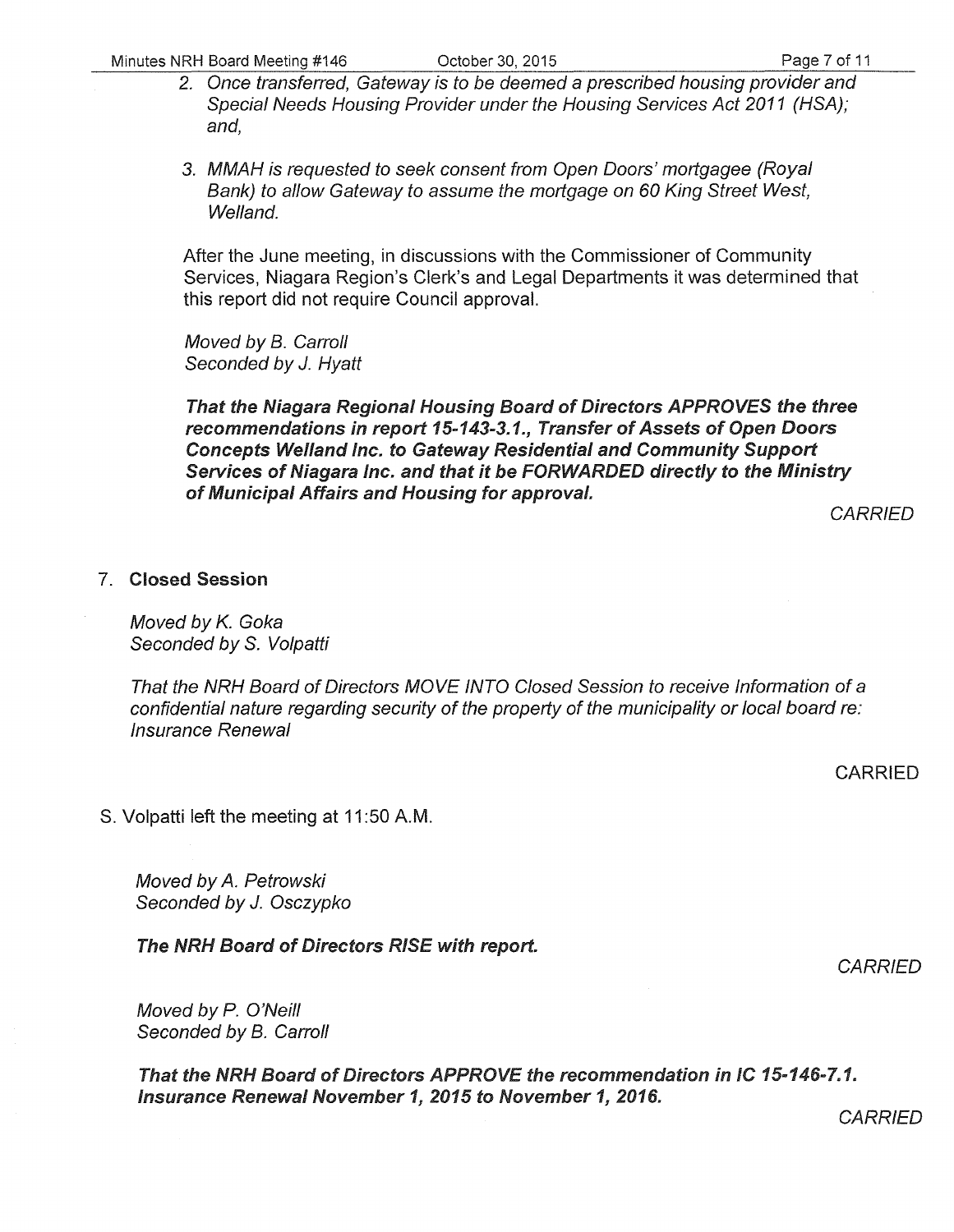Staff was directed to email the total value of insurable properties.

Action by: E. Balmain

### 8. Committee Reports

#### 8.1. Appeals Hearings

Minutes of the September 29, 2015 hearings were provided for information.

Moved by *H.* D'Angela Seconded by P. O'Neill

## THAT the Niagara Regional Housing Board of Directors RECEIVE the minutes of the September 29, 2015 Appeal Hearings for information.

**CARRIED** 

### *8.2.* Executive Committee

Executive Committee Minutes of the October 19, 2015 meeting were distributed.

Attention was called to page 4, item 6.2. of the Executive Committee minutes of October 19, 2015. Regarding Minutes of the June 26, 2015 Board of Directors meeting item 10.1 re: allegations of tenant's fraudulent reporting of income:

The paragraph could be taken out of context by readers; would like to clarify in the minutes and repost to website. Paragraph should read:

These tenants will be were given 12 months' notice to move that they cease to qualify for RGI. The board will be advised before the new letters are sent to these tenants.

Moved by P. O'Neill Seconded by A. Petrowski

THAT the Niagara Regional Housing Board of Directors APPROVE amendment of the June 26, 2015 minutes to accurately reflect what was said.

**CARRIED** 

#### 9. For Information

- 9.1. Action Items from Previous Meetings
- 9.2. CL 16-2015, dated October 22, 2015, Letter to Ellen Balmain, from Ralph Walton, Regional Clerk re: NRH Organizational Structure & Eviction Moratorium Motions Memorandum C8340.

The above noted memorandum was distributed.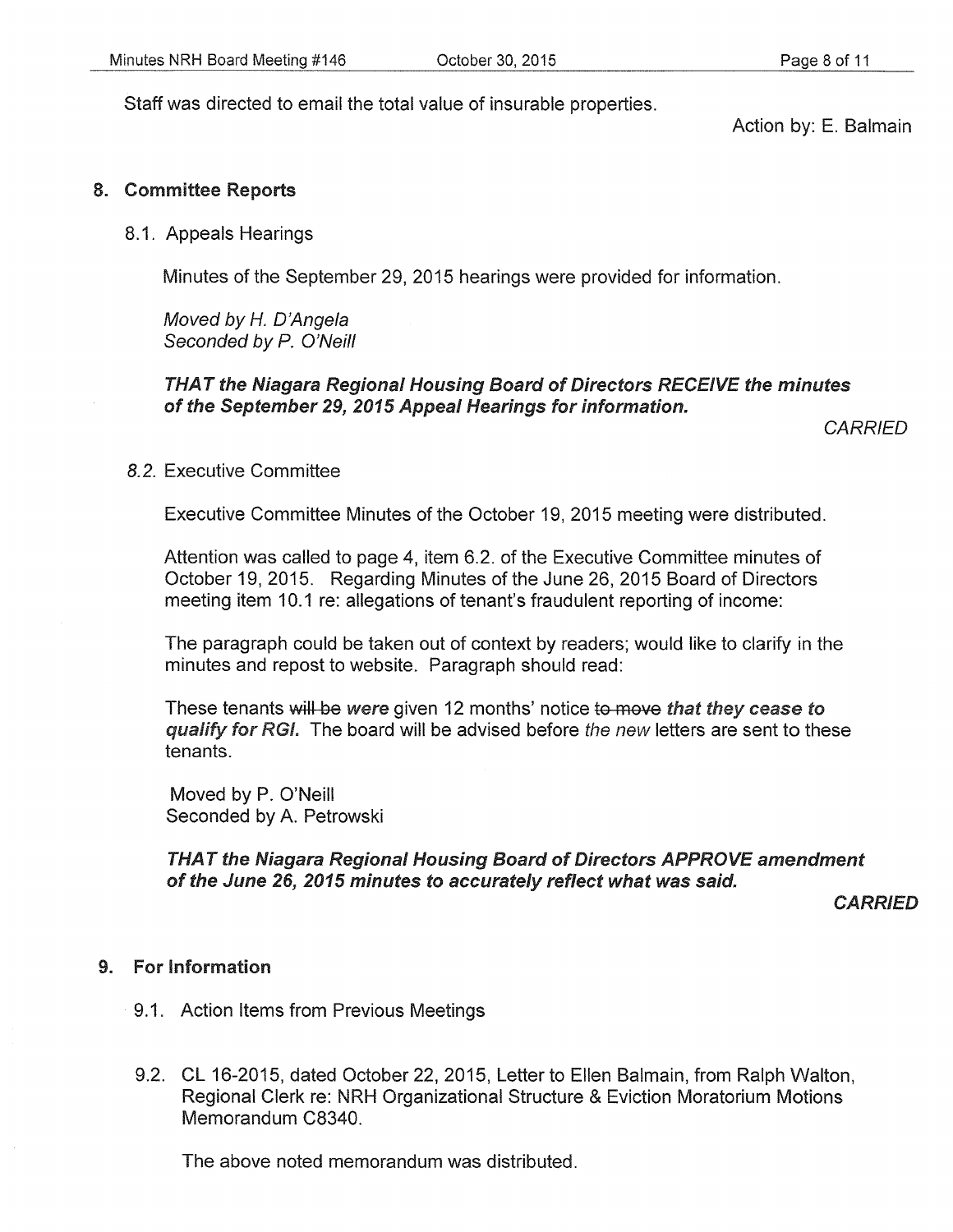## 9.2.1. Motion 1 re: NRH Organizational Structure

There was some discussion about how this motion was taken to Council and that it was not provided to the Board for consideration or input in advance. At the end of the October 2, 2015 Board meeting, P. Grenier advised that he would be tabling a motion at the October 22 Council meeting with the goal of clarifying/ensuring NRH's authority on matters and ability to function as a corporation with a governing Board of Directors.

Discussion regarding the motion included:

- The Board did not have the opportunity to review or discuss the proposed motion before it went to council.
- The current Board composition consists of Directors well educated in the area they are governing.
- Regional Councillors do not have a comprehensive understanding of complex housing issues and legislation; they are not expected to which is why the Board was originally designed as it is
- Current structure balances political process with stakeholder responsibility
- 12 years offers no refreshing
- Takes years to gain understanding; loss of continuity if the whole Board changes every four years.

Moved by *A.* Petrowski Seconded by J. Hyatt

## That the Niagara Regional Housing Board of Directors REQUEST that the draft report regarding NRH Organizational Structure be provided to the NRH Board before the final report is presented to Council.

**CARRIED** 

9.2.2. Motion 2 re: Moratorium on Market Rent Tenant Evictions

Highlights of the discussion:

The CEO provided status of Market Rent tenants to date:

| 55           | have had RGI status reinstated                                                 |  |
|--------------|--------------------------------------------------------------------------------|--|
| 27           | have given notice that they are moving; some have purchased their own          |  |
|              | homes                                                                          |  |
| 3            | Reviewed and not eligible                                                      |  |
| 34           | submitted requested information; pending - waiting for review                  |  |
| 6            | overhoused – too many bedrooms for the number of occupants and refused         |  |
|              | offer of appropriate size unit - Have agreed to go back on the transfer list   |  |
| $\mathbf{3}$ | over the income limit one by \$10,000                                          |  |
| 45           | still have not responded, refuse to sign for couriered packages or refusing to |  |
|              | answer door. Staff will be attempting to contact these tenants.                |  |
|              | Possible reasons for not responding:                                           |  |

In all 175 letters went out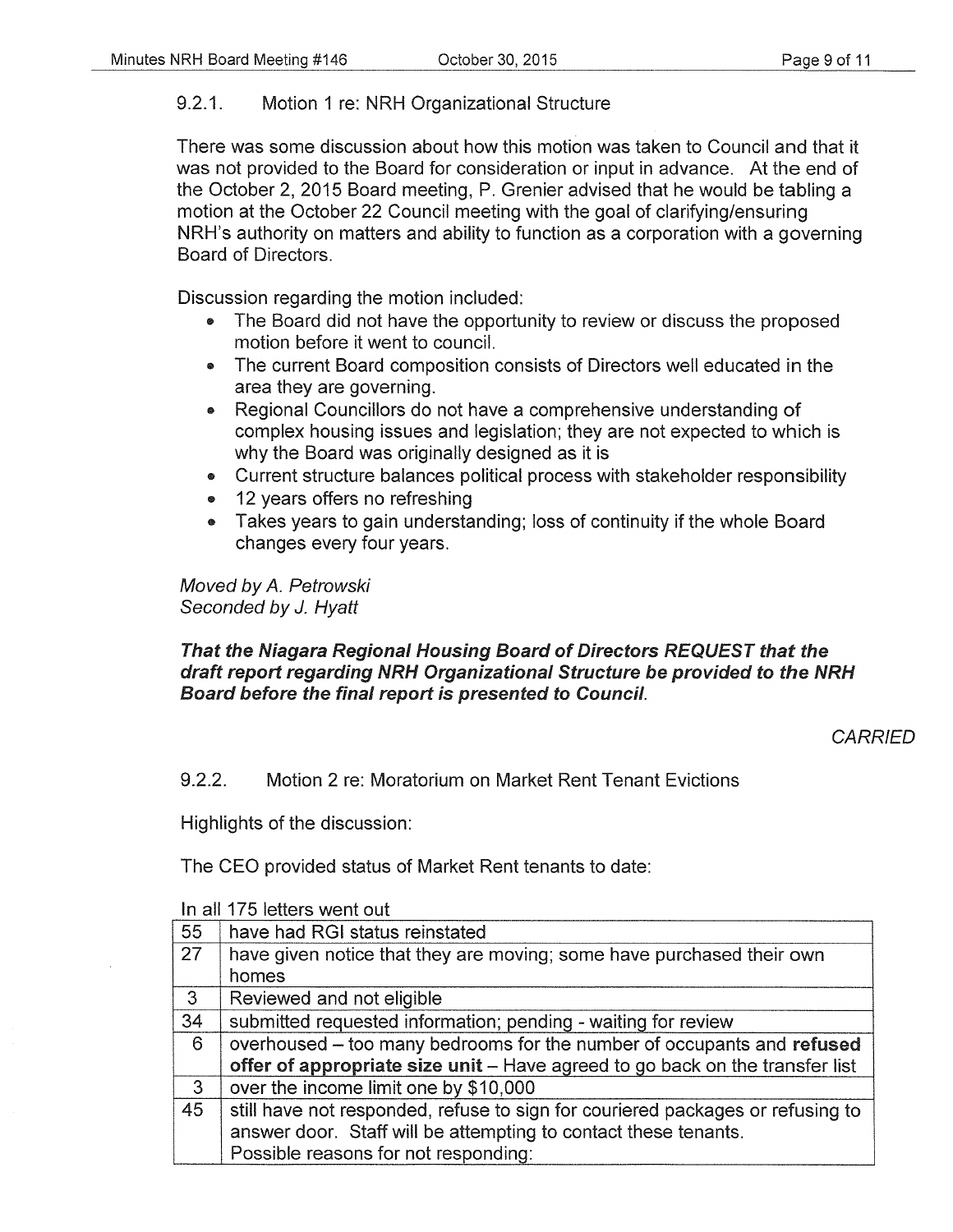- May not understand language
- May not have the ability to complete income and assets review
- Do not want to move to appropriate size unit
- Have additional occupants in the unit unknown to NRH
- Hiding income well over the income limit

Staff is also working with tenants who for medical reasons might be unable to move.

Other issues:

- Cannot afford  $1<sup>st</sup>$  and last months' rent
- Cannot find apartment they can afford because their income is just over the legislated Household Income Limits (HILS)
- Why is NRH now enforcing this legislation
	- o In the past is was thought that mixing market and RGI tenants would make for healthier communities but the ratio is so low 175 to 2636 there is virtually no difference.
	- $\circ$  Cannot justify to the households on the waiting list who are in dire need.
	- o Other Local Housing Corporations across the Province are enforcing this and requiring households to move that do not qualify for RGI. Sudbury, Timiskaming and Stratford are examples.

Staff to send link to legislation.

Action by: E. Balmain

To date no one has been evicted, no one will be evicted before the next meeting. It was suggested that a more fulsome analysis could be provided once review of the 34 households pending have been completed and the 45 households who did not respond have been contacted.

Moved by P. O'Neill Seconded by *K.* Blackley

## That the Niagara Regional Housing Board of Directors DEFER decision on eviction moratorium to the November meeting.

**CARRIED** 

## 10. Other Business

10.1. Discontinue Property Tax for NRH Public Housing units

Property tax issue was reviewed by the Board in early 2014. At that time it was deferred for 1 year due to elections.

Moved by *H.* D'Ange/a Seconded by *A.* Petrowski

That the Niagara Regional Housing Board of Directors APPROVE a motion being brought forward to Council requesting the elimination of municipal property tax on NRH units.